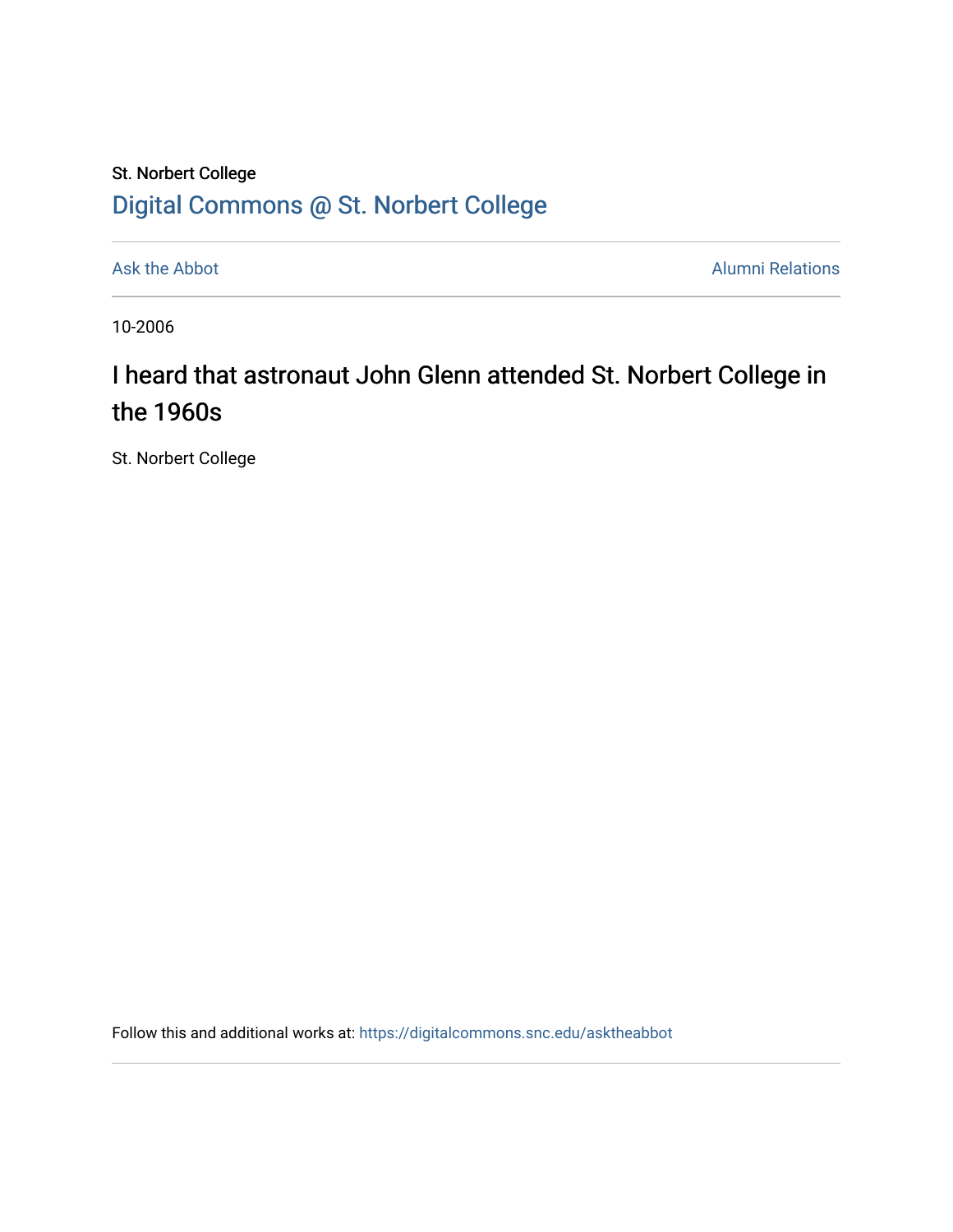



[Academics](https://www.snc.edu/academics) [Admission](https://www.snc.edu/admission) [Campus Life](https://www.snc.edu/campuslife) [Living Norbertine](https://www.snc.edu/livingnorbertine) [Athletics](https://www.snc.edu/athletics) [About](https://www.snc.edu/about)

Q

 $\geq$  [Alumni](https://www.snc.edu/alumni/)  $\geq$  [Ask the Abbot](https://www.snc.edu/alumni/abbot/)  $\geq$  October 2006  $\blacktriangle$ 

### [Alumni](https://www.snc.edu/alumni/index.html)

[Events & Reunions](https://www.snc.edu/alumni/event/index.html) [Behind the Arch](https://www.snc.edu/alumni/event/behindthearch/) [Benefits and Services](https://www.snc.edu/alumni/benefits.html) [Get Involved](https://www.snc.edu/alumni/getinvolved.html) [Give to SNC](http://giving.snc.edu/) [Alumni Awards](https://www.snc.edu/alumni/awards/index.html) [Knight Lights](https://www.snc.edu/alumni/knightlights/index.html) [Alumni-Owned](https://www.snc.edu/alumni/directory/index.html) [Businesses Network](https://www.snc.edu/alumni/directory/index.html) [Alumni Board](https://www.snc.edu/alumni/alumniboard.html) [Student Alumni](https://www.snc.edu/alumni/saa.html) [Ambassadors](https://www.snc.edu/alumni/saa.html) [Staff](https://www.snc.edu/alumni/contactus.html)

# October 2006 Question:

Dear Abbot Pennings,

I heard that astronaut John Glenn attended St. Norbert College in the 1960s.

#### Answer:

Never an official student, Col. John Glenn was awarded an honorary degree from St. Norbert College in 1965. Glenn, the first American to orbit the earth in a spacecraft, addressed the 184 students of the class of 1965 at commencement ceremonies. His words of wisdom included forewarnings to graduates to expect to make mistakes and to know that the best ideas are not always accepted.

According to the National Aeronautics and Space Administration web site, Glenn attended Muskingum College in New Concord, Ohio, where he received a Bachelor of Science degree in engineering.

*Responses to "Ask the Abbot" questions are penned by St. Norbert College staff in the name of Abbot Bernard Pennings, O.Praem., who founded St. Norbert College in 1898.*



### Ask the Abbot

As the founder of St. Norbert College, and having a prime seat in the center of campus throughout the years, I, Abbot Bernard Pennings, hold the answers to many of your burning questions about the college.

[Submit Your Question](https://www.snc.edu/alumni/abbot/index.html)

### St. Norbert College 100 Grant Street